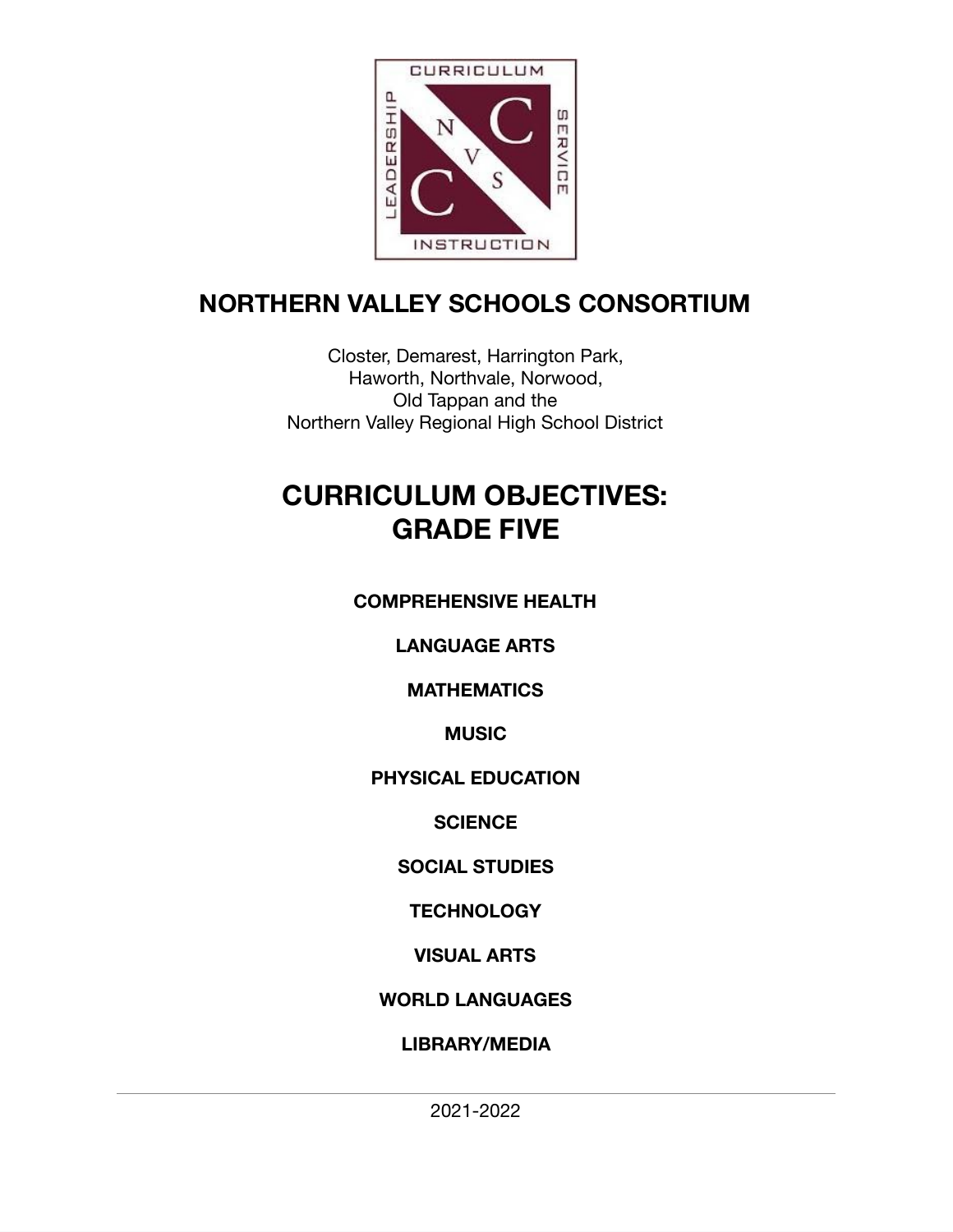# **NORTHERN VALLEY SCHOOLS CONSORTIUM ADMINISTRATORS**

|  |  |  | Mr. Vincent McHale, Superintendent |
|--|--|--|------------------------------------|
|--|--|--|------------------------------------|

Mr. Michael Fox, Superintendent Demarest

Dr. Adam Fried, Superintendent Harrington Park

Dr. Peter Hughes, Superintendent Haworth

Mr. Michael Pinajian, Superintendent Northvale

Mr. Kevin Ulmer, Superintendent Norwood

Dr. Danielle Da Giau, Superintendent Cold Tappan

Mr. James Santana, Superintendent Northern Valley Regional

Ms. Kathleen O'Flynn, Director Northern Valley Office of

Closter

High School District

Curriculum and Instruction

This document was prepared by the Northern Valley Office of Curriculum and Instruction.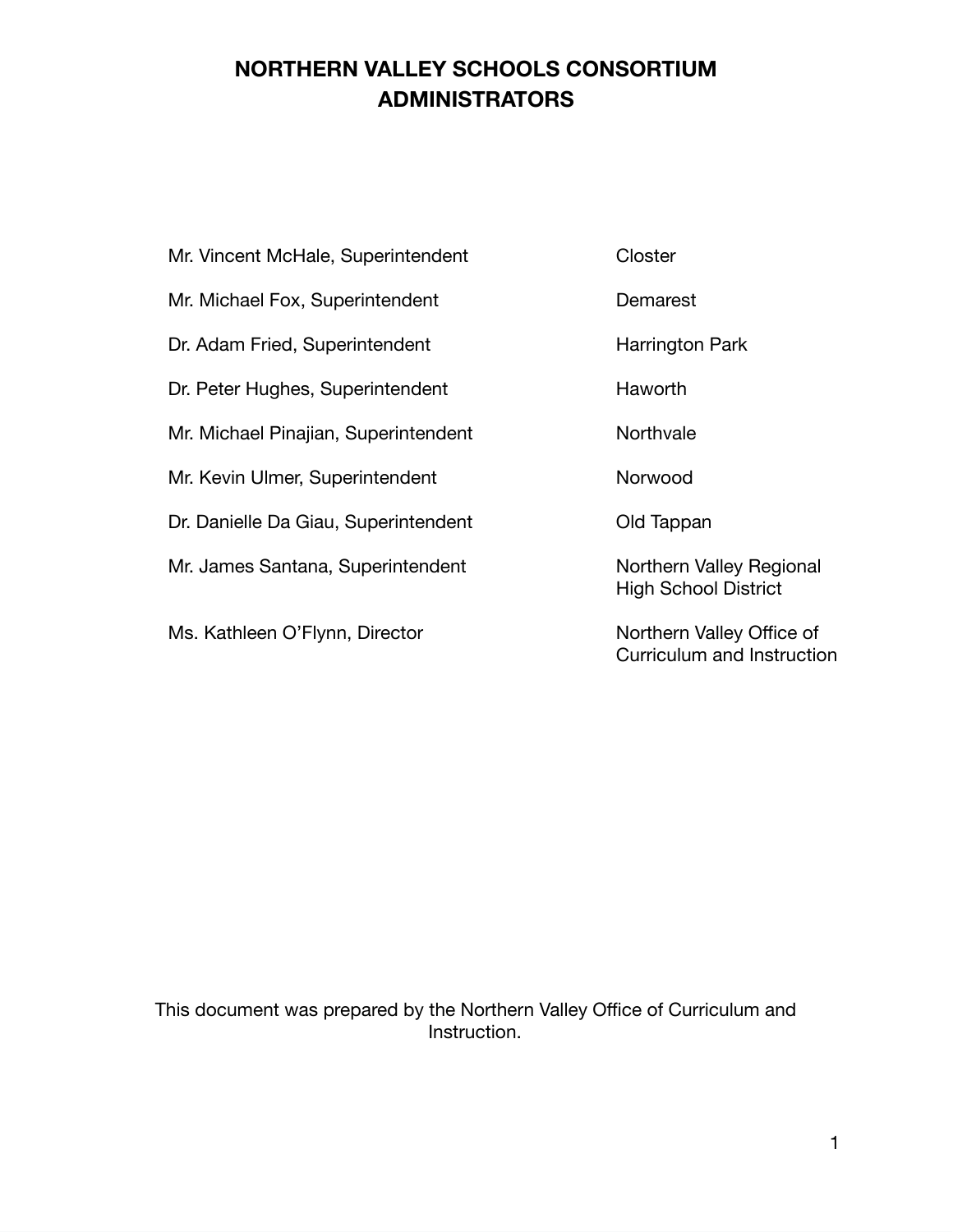# **TABLE OF CONTENTS**

| Comprehensive Health      | 3              |
|---------------------------|----------------|
| Language Arts             | 4              |
| <b>Mathematics</b>        | $\overline{7}$ |
| <b>Music</b>              | 8              |
| <b>Physical Education</b> | 10             |
| Science                   | 11             |
| <b>Social Studies</b>     | 13             |
| Technology                | 14             |
| <b>Visual Arts</b>        | 15             |
| <b>World Languages</b>    | 16             |
| Library/Media             | 17             |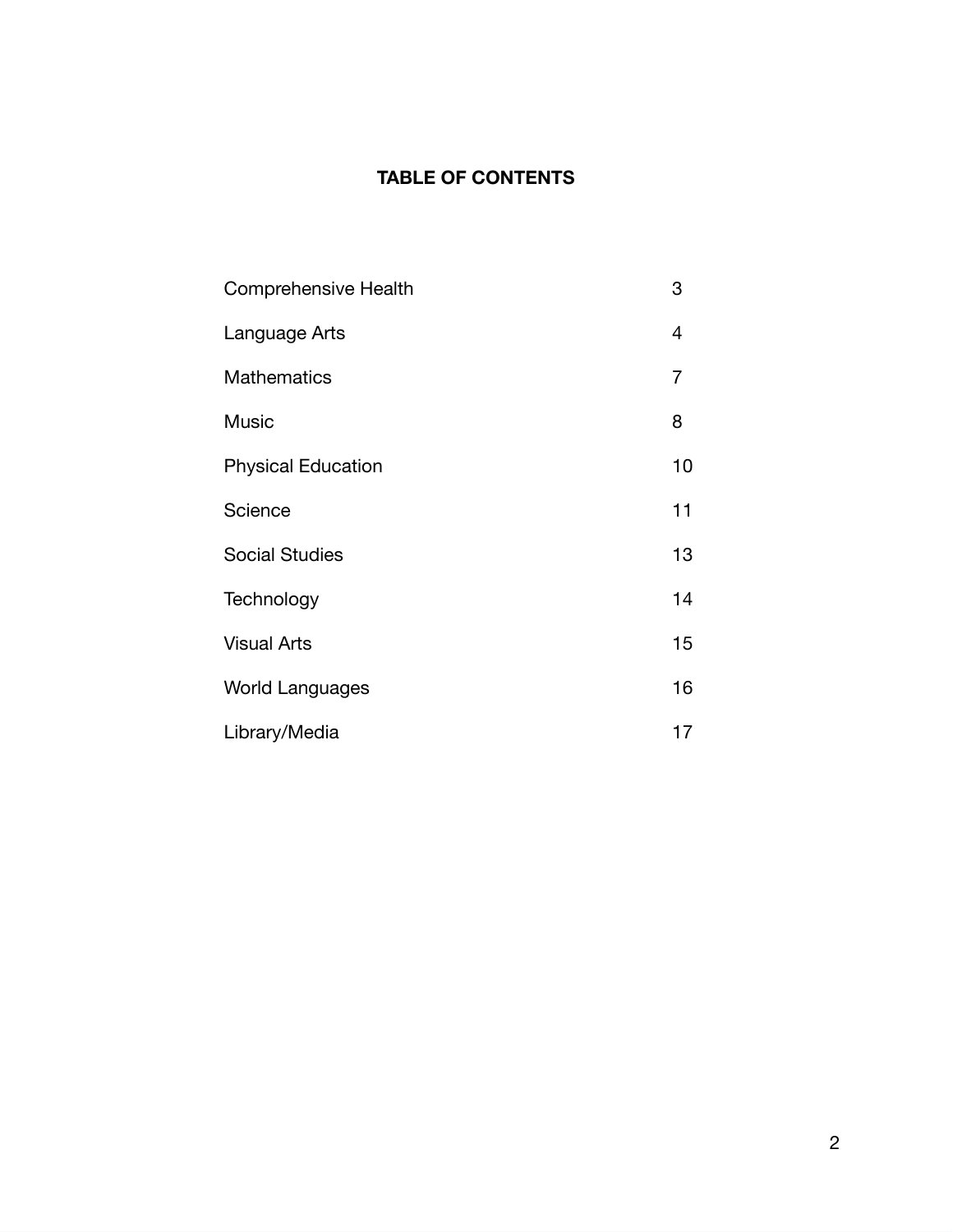# **COMPREHENSIVE HEALTH**

# **WELLNESS**

All students will acquire health promotion concepts. Students will be able to:

- Describe the importance of using hygiene products during adolescence.
- Explain the importance of daily use of personal hygiene and health care products to maintain one's personal health.
- Students will have an understanding of the functioning of the human body as it relates to the endocrine system and the male and female reproductive system.
- Create a healthy meal plan based on information gathered from the comparisons of foods based on nutrient content and value.
- Identify the difference between infectious and non-infectious disease and the effects on the human body.
- Discuss the consequences of injuries and determine possible strategies to avoid accidental injuries.
- Demonstrate basic first aid procedures.
- Students will identify people or resources to report cases of abuse.
- Development of values and positive coping strategies for healthy decision making.

# **INTEGRATED SKILLS**

All students will develop and use personal and interpersonal skills to support a healthy, active lifestyle. Students will be able to:

- Demonstrate and evaluate the effective use of communication skills, including refusal, negotiation, and assertiveness.
- Describe and demonstrate the use of refusal skills in various situations.
- Demonstrate effective decision making in health and safety situations.
- Use health data and information to formulate health goals.
- Develop strategies to support the achievement of short and long-term health goals. Predict what happens when alternate goals are developed.
- Use effective decision making while considering conflicting interests.
- Describe actions and situations that show evidence of good character.
- Discuss the characteristics of a role model and how role models influence the personal goals and ethical standards of others.
- Discuss ways to actively include peers with disabilities.
- Evaluate personal and group contributions towards the achievement of a goal or task, analyze a group's ability to improve its performance, and provide appropriate feedback.
- Evaluate service organizations and discuss volunteerism.
- Compare the use of cooperative and competitive strategies to achieve a group goal and recommend strategies to keep a group on target and free from conflict.
- Categorize health and fitness services available in the school and community and demonstrate how to access them.

# **DRUGS AND MEDICINE**

All students will acquire knowledge about alcohol, tobacco, other drugs and medicines and apply these concepts to support a healthy, active lifestyle. Students will be able to:

- Discuss factors to consider when choosing an over-the-counter medicine.
- Describe medicines used to treat common diseases and health conditions.
- Discuss the safe administration and storage of over-the-counter and prescription medicines.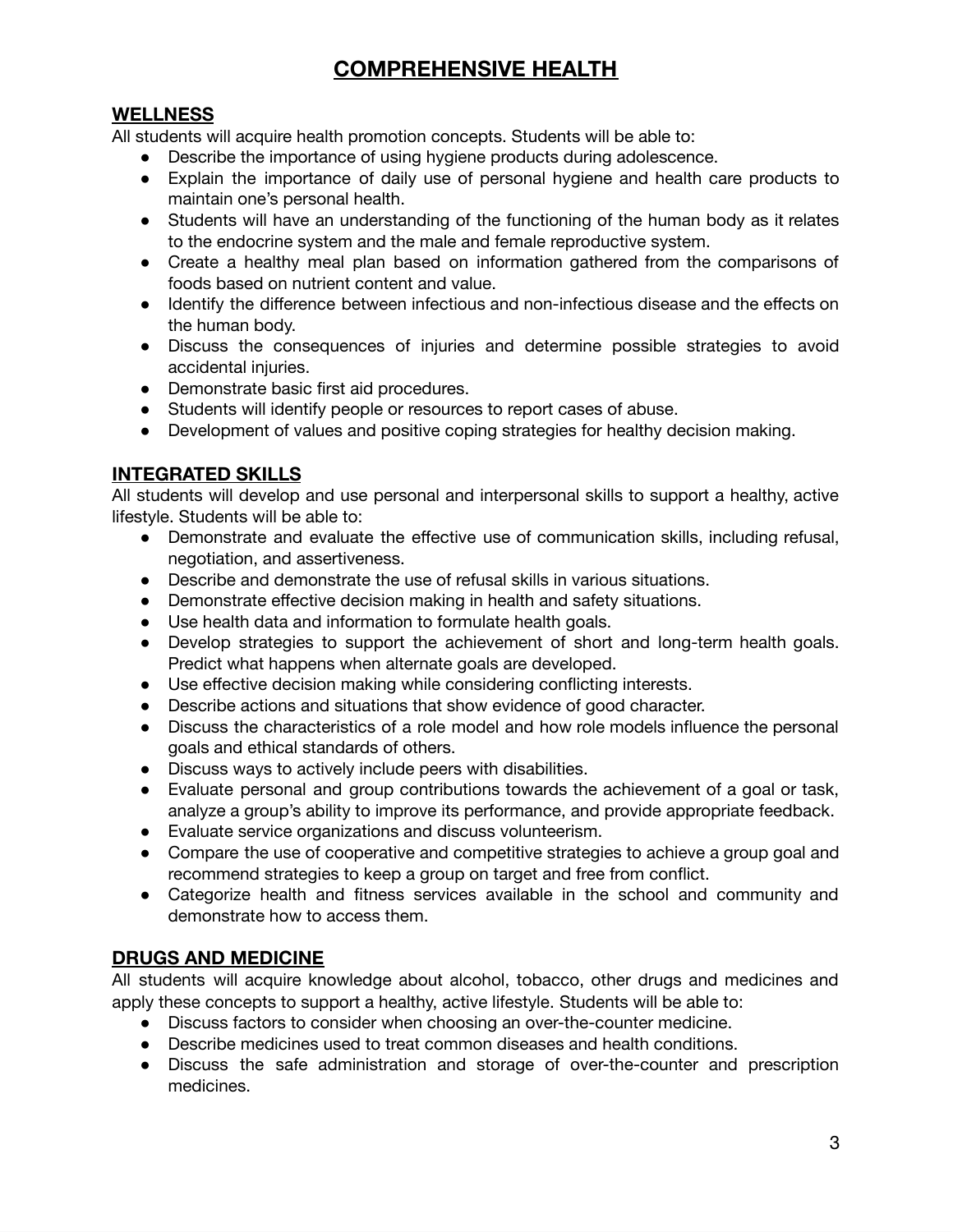- Identify the classifications of illegal drugs and controlled substances and give examples of each.
- Describe how tobacco use contributes to the incidence of respiratory diseases, cancer, and cardiovascular disease.
- Explain ways to reduce the health impact of tobacco smoke on non-smokers
- Describe how the use and abuse of alcohol impacts behavior and contributes to the incidence of illness and injuries.
- Discuss the short and long-term physical and behavioral effects of inhalant use, including brain, heart, and lung damage and death.
- Define use, misuse and abuse of drugs.
- Identify where individuals and family members can go for help or support with addictions.

## **HUMAN RELATIONSHIPS AND SEXUALITY**

All students will acquire knowledge about physical, social, and emotional aspects of human relationships and sexuality and apply these concepts to support a healthy, active lifestyle. Students will be able to:

- Compare and contrast the current interconnected and cooperative roles of family members.
- Investigate ways that individuals and families enhance and support social and emotional health and meet basic human needs.
- Describe the individual growth patterns of males and females during adolescence.
- Define sexual intercourse and associated risks.
- Discuss the benefits of abstinence.
- Discuss fertilization.
- Describe the signs and symptoms of pregnancy.



# **LANGUAGE ARTS**

## **Reading Literature**

#### **Student objectives (outcomes):**

Students will be able to:

- Determine the theme or central message
- Explain the theme or central idea using key details from the text as evidence, including details from the beginning, middle, and end of the text
- Use close reading strategies to determine the meaning of a text
- Cite textual evidence
- Describe how a story's plot unfolds
- Determine how a particular sentence, chapter, scene, or stanza contributes to the development of the theme, setting, or plot
- Explain how the author develops point of view
- Compare/contrast various texts
- Read on or above grade level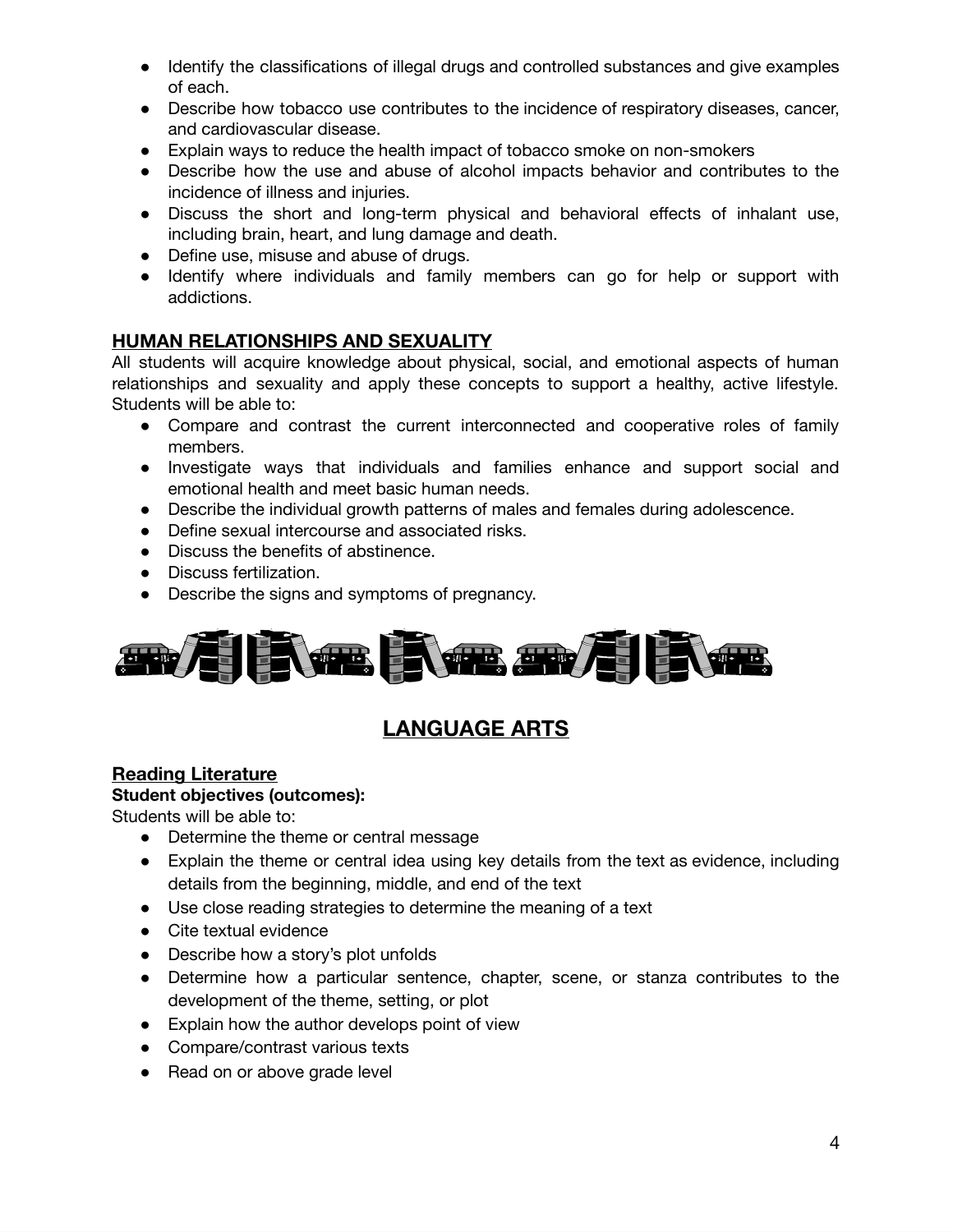## **Essential Question(s):**

- How do authors use narrative elements to create a story?
- How can I develop an appreciation of literature by recognizing literary features and developing a deeper understanding of a text?
- How does my understanding of literary elements increase my enjoyment of fiction, poetry and drama?
- How is my understanding of a text deepened by my conversation with others?
- How does reading, reflecting, and discussing what I read help me understand who I am?
- How do readers demonstrate what they know about literature?
- How does understanding a text's structure and language help a reader to better comprehend its meaning?

## **Reading Information**

### **Student objectives (outcomes):**

Students will be able to:

- Read grade appropriate nonfiction text, analyzing the features (headings, graphs, captions, etc.) and structure (cause and effect, sequence, compare and contrast, etc.) and how they develop the author's ideas
- Determine the meaning of words and phrases as they are used in a text and analyze the impact of a specific word choice on meaning and tone
- Determine central/main idea

# **Essential Question(s):**

- Why is it important to understand the structure of a text?
- How can readers and writers choose appropriate and relevant information about a topic from a reputable source?
- How can writers avoid plagiarism?
- Why is specialized vocabulary important?
- How can readers and writers share what they have learned?
- How does understanding a text's structure and language help a reader to better comprehend its meaning?

# **Opinion Writing**

## **Student objectives (outcomes):**

Students will be able to:

- Develop an argument and defend it with evidence
- Determine credibility of sources
- Analyze mentor texts
- Generate ideas, draft, revise, edit, share, conference, and publish argumentative pieces
- Determine the purpose of an introduction and conclusion
- Develop arguments using Claim, Proof, Reason structure
- Reading research to support a claim

## **Essential Question(s):**

- What makes a good argument?
- What is the best type of evidence to argue a point?
- How can research be used to support or enhance an argument?
- What is my own point of view?
- How can I use the experiences of others to enhance my argument?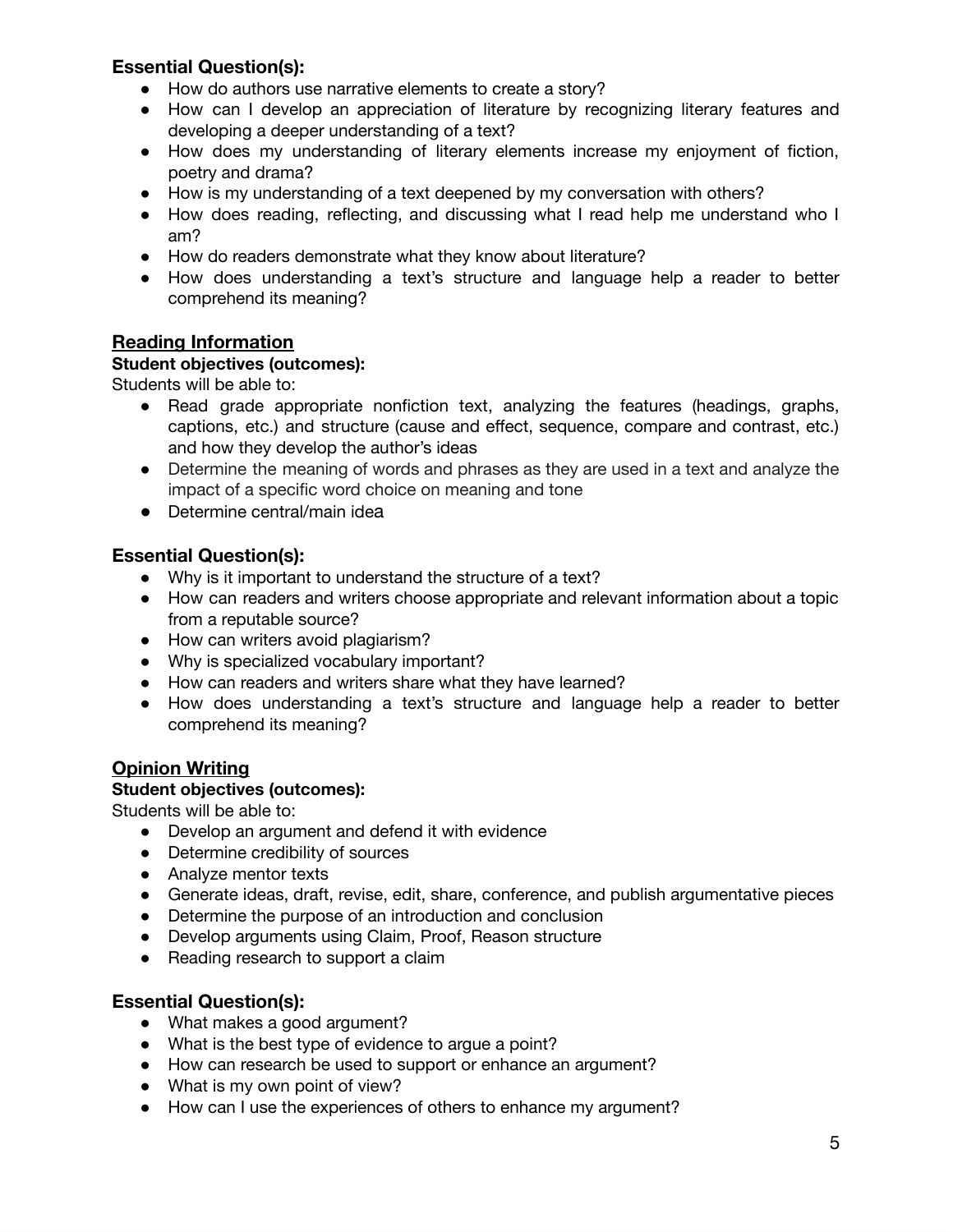#### **Informational Writing**

#### **Student objectives (outcomes):**

#### **Students will understand:**

- Informational text has a specific structure & organization
- Writers must research to create an informative piece through the selection of appropriate and relevant material
- How to recognize and avoid plagiarism
- The importance of specialized vocabulary
- The importance of sharing what they have learned about a topic with others

## **Essential Question(s):**

- Why is it important to understand the structure of a text?
- How can readers and writers choose appropriate and relevant information about a topic from a reputable source?
- How can writers avoid plagiarism?
- Why is specialized vocabulary important?
- How can readers and writers share what they have learned?

### **Narrative Writing**

#### **Student objectives (outcomes):**

Students will be able to:

- Analyze exemplar narratives
- Use graphic organizers to plan story
- Use proper conventions of English
- **●** Reflect on the writing process
- Engage and orient the reader by establishing a context
- Engage the reader with a story hook
- Introduce a narrator and/or characters
- Organize an event sequence that unfolds naturally and logically
- Use narrative techniques effectively to develop experiences, events, and/or characters
- Transition from one idea to the next by using appropriate words and phrases
- Use figurative language to aid in description
- Describe ideas by using sensory and specific language
- Write a conclusion that brings the story events to a meaningful close
- Clearly convey a conflict and a resolution to the conflict
- Revise and edit intentionally to improve writing
- Generate ideas to develop topic
- Revise writing with a partner or self-editing checklists
- Distinguish between editing and revising
- Use rubric and teacher feedback to improve and reflect on writing

## **Essential Question(s):**

- How do authors use narrative elements to create a story?
- How can I develop an appreciation of literature by recognizing literary features and developing a deeper understanding of a text?
- How does my understanding of literary elements increase my enjoyment of fiction, poetry and drama?
- How is my understanding of a text deepened by my conversation with others?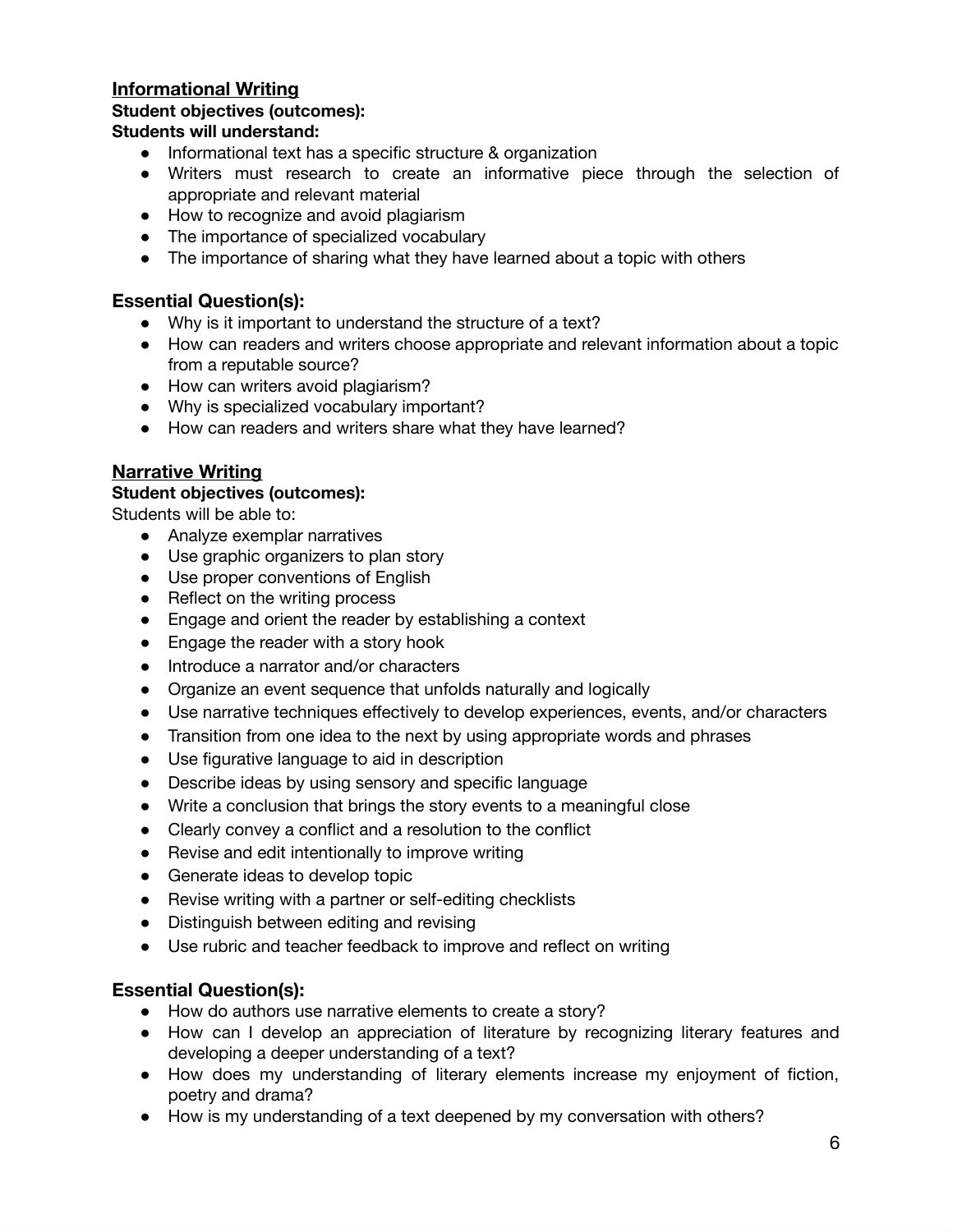- How does reading, reflecting, and discussing what I read help me understand who I am?
- Why does a writer choose a particular form of writing?
- How do good writers express themselves?
- How do writers gather, organize, and present information?

#### **Speaking and Listening**

#### **Student objectives (outcomes):**

#### **Students will understand that:**

- Presentation of information in the verbal format can be as or more important than the written presentation
- Speech requires different skills, styles and decisions as compared to written text.

#### **Essential Question(s):**

● How are listening and speaking skills essential to sending, receiving, and understanding messages?

#### **Language**

#### **Student objectives (outcomes):**

Students will be able to:

- Use context clues or digital sources/dictionaries to determine the meaning of unknown words
- Use writing conventions
- Know and use grade level spelling patterns and generalizations
- Know and use the rules that govern common grammar
- Understand and use subject/verb agreement
- Recognize and write simple, compound, and complex sentences
- Understand and use variations of the parts of speech (example: comparative and superlatives)

## **Essential Question(s):**

- How does the reader decipher a word he or she does not know?
- How does fluency affect comprehension?
- Why does a writer choose a particular form of writing?
- How do writers employ the writing process and/or technology to develop and publish a well written product?
- Do I know, use, and understand the parts of speech including nouns, verbs, pronouns, adjectives, and adverbs?



# **MATHEMATICS**

#### **Operations and Algebraic Thinking**

- Write and interpret numerical expressions.
- Analyze patterns and relationships.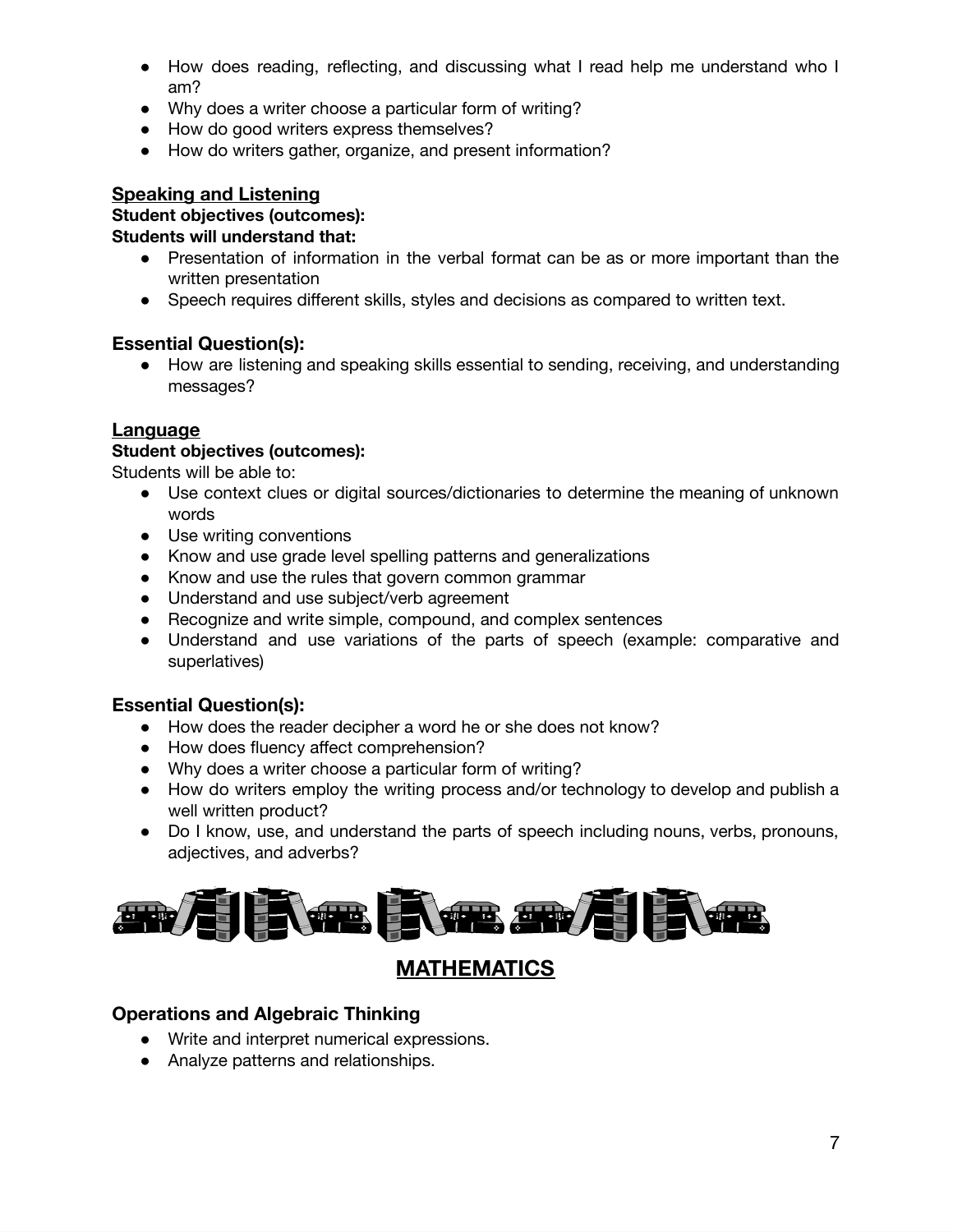### **Number and Operations in Base Ten**

- Understand the place value system.
- Perform operations with multi-digit whole numbers and with decimals to hundredths.

#### **Number and Operations - Fractions**

- Use equivalent fractions as a strategy to add and subtract fractions.
- Apply and extend previous understandings of multiplication and division to multiply and divide fractions.

#### **Measurement and Data**

- Convert like measurement units within a given measurement system.
- Represent and interpret data.
- Geometric measurement: understand concepts of volume and relate volume to multiplication and to addition.

#### **Geometry**

- Graph points on the coordinate plane to solve real-world and mathematical problems.
- Classify two-dimensional figures into categories based on their properties.

#### **Entering Expected Skills:**

- Basic facts
- Base ten
- Common denominators
- LCM
- GCF
- Area/perimeter
- Place value

#### **Mathematical Practices for Grades 3-8**

- 1. Make sense of problems and persevere in solving them.
- 2. Reason abstractly and quantitatively
- 3. Construct viable arguments and critique the reasoning of others.
- 4. Model with mathematics.
- 5. Use appropriate tools strategically.
- 6. Attend to precision.
- 7. Look for and make use of structure.
- 8. Look for and express regularity in repeated reasoning.



## **MUSIC**

# **General Music**

#### **Performance**

- Perform works of art that have a utilitarian purpose, including improvisation.
- Perform works of art that places an emphasis on structural arrangement.
- Demonstrate how the elements of music are used to achieve balance in composition.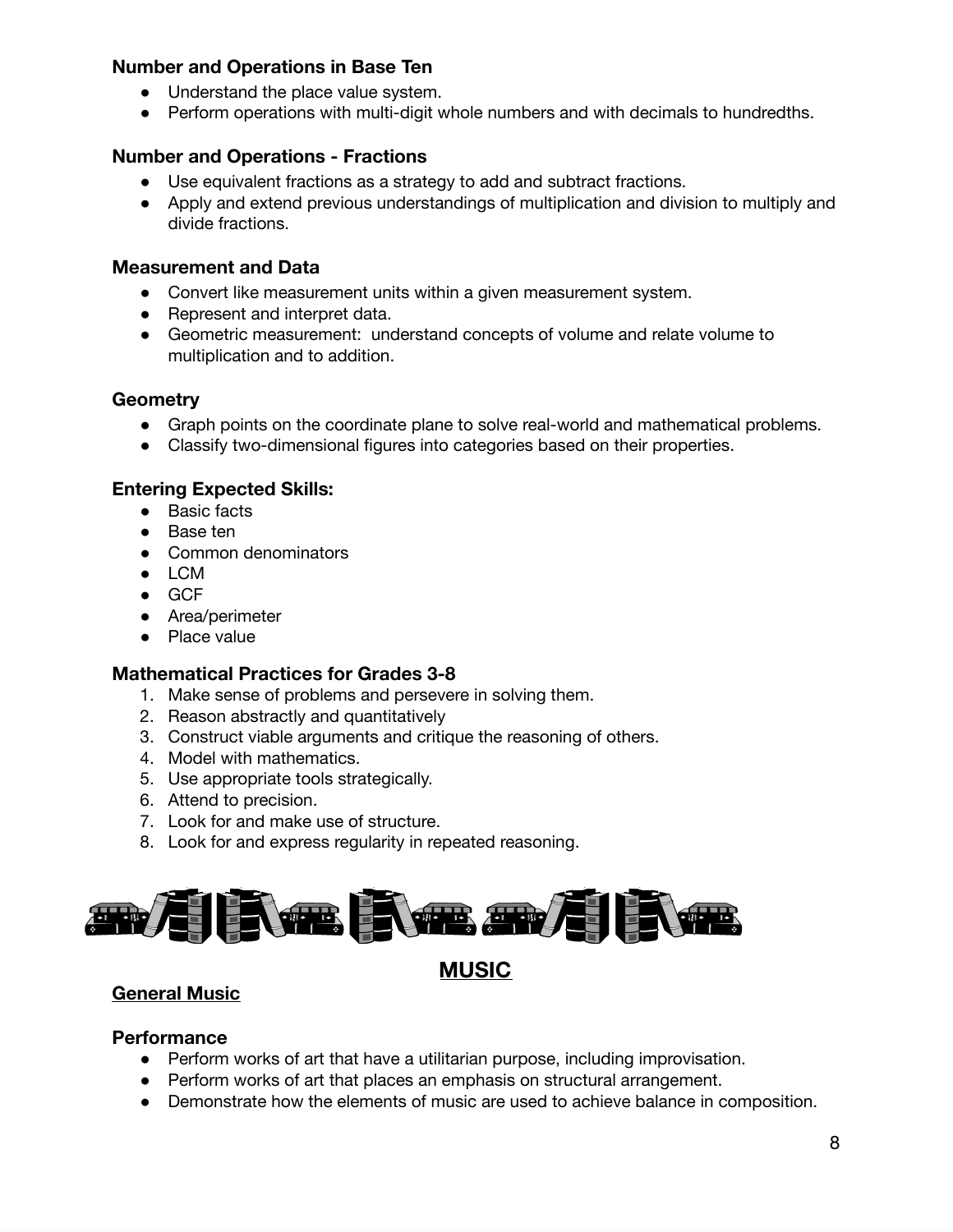- Demonstrate musical elements in response to aural prompts and printed scores.
- Sing independently and in groups in one or more parts.

#### **Reading and Notation**

- Read music from progressively complex notation, including mixed meters, compound meters, and the grand staff.
- Demonstrate knowledge of basic concepts of music.

#### **Listening and Responding**

- Employ basic, discipline-specific arts terminology to categorize works of dance, music, according to established classifications
- Make informed aesthetic responses to artworks based on structural arrangement and personal, cultural, and historical points of view
- Demonstrate how art communicates ideas about personal and social values and is inspired by an individual's imagination and frame of reference.

### **Critiquing**

- Identify criteria for evaluating performances.
- Use evaluative tools for self-assessment.
- Use appropriate music terminology to express fact and opinion regarding a work of music.
- Define technical proficiency and analyze how artists apply the elements.
- Performance
- Consider the context for the creation and of the work when assessing works of dance, music, theatre and visual art. What is the purpose, who is the intended audience?

#### **History and Culture**

- Recognize works of dance, music, theatre, and visual arts as a reflection of societal values and beliefs.
- Relate common artistic elements that define distinctive genres in music.
- Determine the impact of significant contributions of individual artists from diverse cultures throughout history.

#### **Connections**

● Make connections between music and real life experiences.

#### **Instrumental Music**

#### **Performance**

- Perform works of art that have a utilitarian purpose, including improvisation.
- Perform works of art that places an emphasis on structural arrangement.
- Demonstrate how the elements of music are used to achieve balance in composition.
- Demonstrate musical elements in response to aural prompts and printed scores.

#### **Reading and Notation**

- Read music from progressively complex notation, including mixed meters, compound meters, and the grand staff.
- Demonstrate knowledge of basic concepts of music.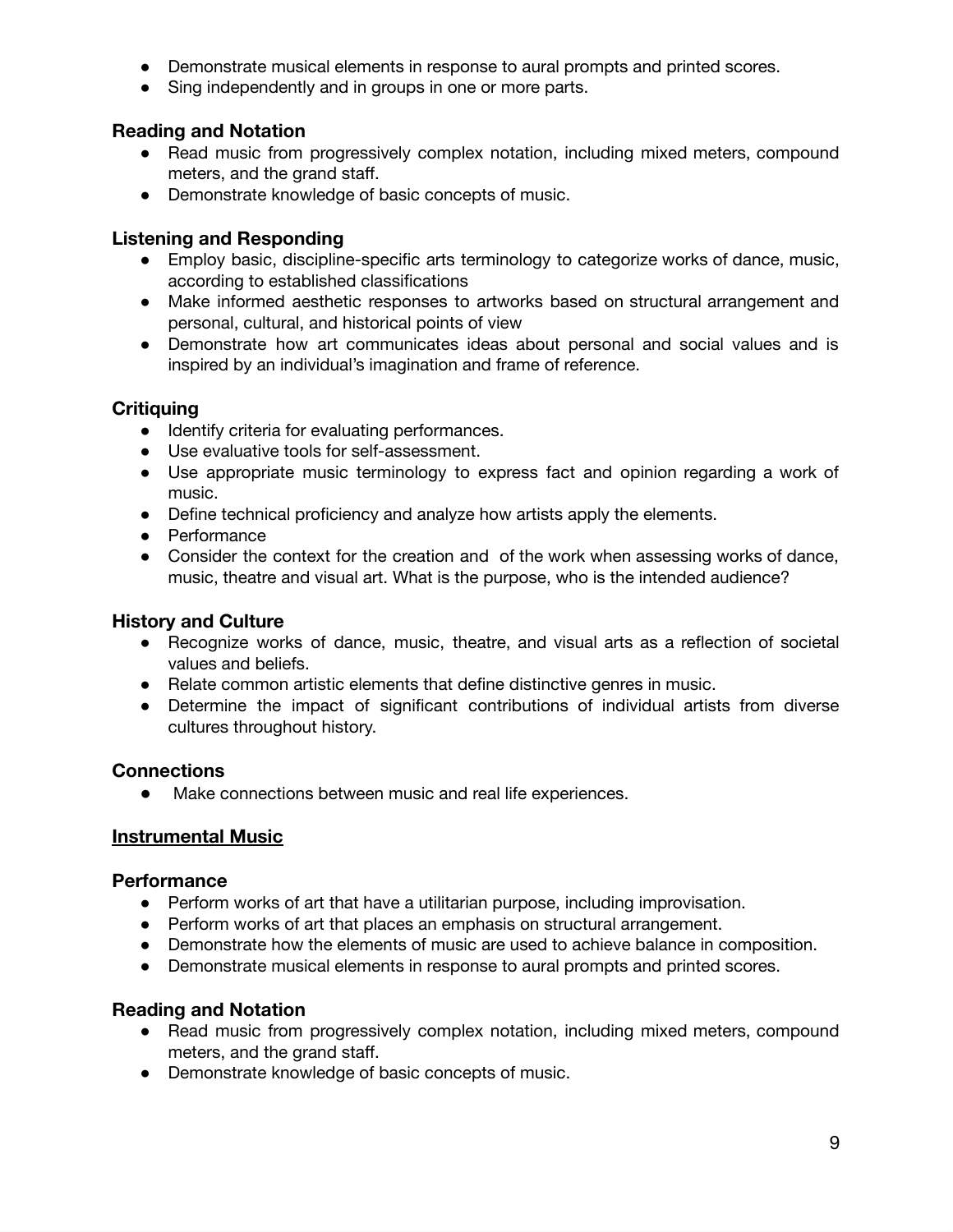### **Listening and Responding**

- Incorporate personal life experience into an aesthetic response about an artwork.
- Communicate ideas about the social and personal value of music.

#### **Critiquing**

- Use appropriate music terminology to express fact and opinion regarding a work of music.
- Critique performances based on the elements of music and technical proficiency.
- Identify and differentiate among basic formal music structures.
- Listen to and analyze recorded lessons, rehearsals, and performances using digital tools, and media-rich resources to enhance musical knowledge.

#### **History and culture**

- Recognize chronology that exists in all music and hypothetically, how the arts have impacted world culture.
- Compare and contrast the contributions of musical artists from a historical period and evaluate feelings.



# **PHYSICAL EDUCATION**

#### **A. Movement Skills and Concepts**

- Explain and perform movement skills that combine mechanically correct movement in smooth flowing sequences in isolated settings (i.e., skill practice) and applied settings (i.e., games, sports, dance, and recreational activities).
- Explain concepts of force and motion and demonstrate control while modifying force, flow, time, space, and relationships in interactive dynamic environments.
- Create and demonstrate planned movement sequences, individually and with others, based on tempo, beat, rhythm, and music (creative, cultural, social and fitness dance).
- Use self-evaluation and external feedback to detect and correct errors in one's movement performance.

#### **B. Strategy**

- Work cooperatively and productively in a group to accomplish a set goal.
- Demonstrate the use of offensive, defensive, and cooperative strategies in individual, dual, and team activities.
- Compare and contrast strategies used to impact individual and team effectiveness and make modifications for improvement.

#### **C. Sportsmanship, Rules, and Safety**

- Compare the roles and responsibilities of players and observers and recommend strategies to enhance sportsmanship-like behavior.
- Apply rules and procedures for specific games, sports, and other competitive activities and describe how they enhance participation and safety.
- Relate the origin and rules associated with certain games, sports, and dances to different cultures.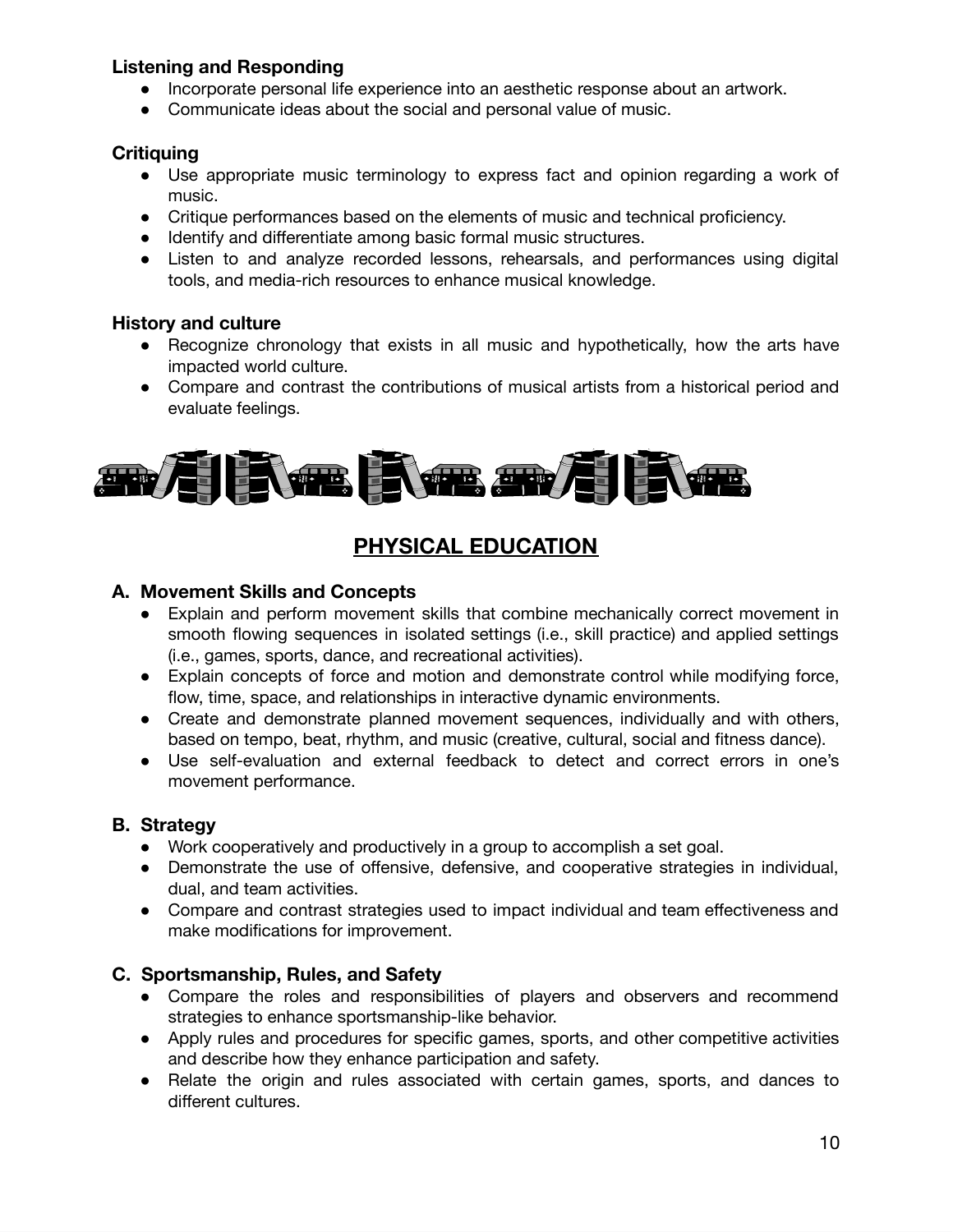#### **D. Fitness and Physical Activity**

- Analyze the social. emotional, and health benefits of selected physical experiences.
- Determine to what extent various activities improve skill-related fitness versus health-related fitness.
- Develop and implement a fitness plan based on the assessment of one's personal fitness level, and monitor health/fitness indicators before, during, and after the program.
- Predict how factors such as health status, interests, environmental conditions, and available time may impact personal fitness based on age and gender.
- Relate physical activity, healthy eating, and body composition to personal fitness and health.
- Explain and apply the training principles of frequency, intensity, time, and type (FITT) to improve personal fitness.
- Evaluate the short- and long-term effects of anabolic steroids and other performance-enhancing substances on personal health.
- Engage in moderate to vigorous forms of physical activity that address each component of fitness.

## **Attitudes and Values**

- 1. Demonstrate positive feelings toward safety in physical education.
- 2. Demonstrate good sportsmanship.
- 3. Demonstrate positive attitude and behaviors toward self and others in physical education.
- 4. Appreciate physical activities for creating an avenue of self-expression.
- 5. Demonstrate a knowledge of rules, which enhances the success of the activity.
- 6. Understand the importance of maintaining physical fitness.
- 7. Appreciate physical activity for promoting mental and physical well-being.



## **Unit 1: Properties of Matter**

In this unit of study, students describe that matter is made of particles too small to be seen by developing a model. The crosscutting concept of scale, proportion, and quantity is called out as an organizing concept for these disciplinary core ideas. Students demonstrate grade-appropriate proficiency in developing and using models, planning and carrying out investigations, and use these practices to demonstrate understanding of the core ideas.

This unit is based on 5-PS1-3 and 5-PS1-1.

## **Unit 2: Changes to Matter**

In this unit of study, students develop an understanding of the idea that regardless of the type of change that matter undergoes, the total weight of matter is conserved. Students determine whether the mixing of two or more substances results in new substances. The crosscutting concepts of cause and effect and scale, proportion, and quantity are called out as organizing concepts for these disciplinary core ideas. Students are expected to demonstrate grade-appropriate proficiency in planning and carrying out investigations and using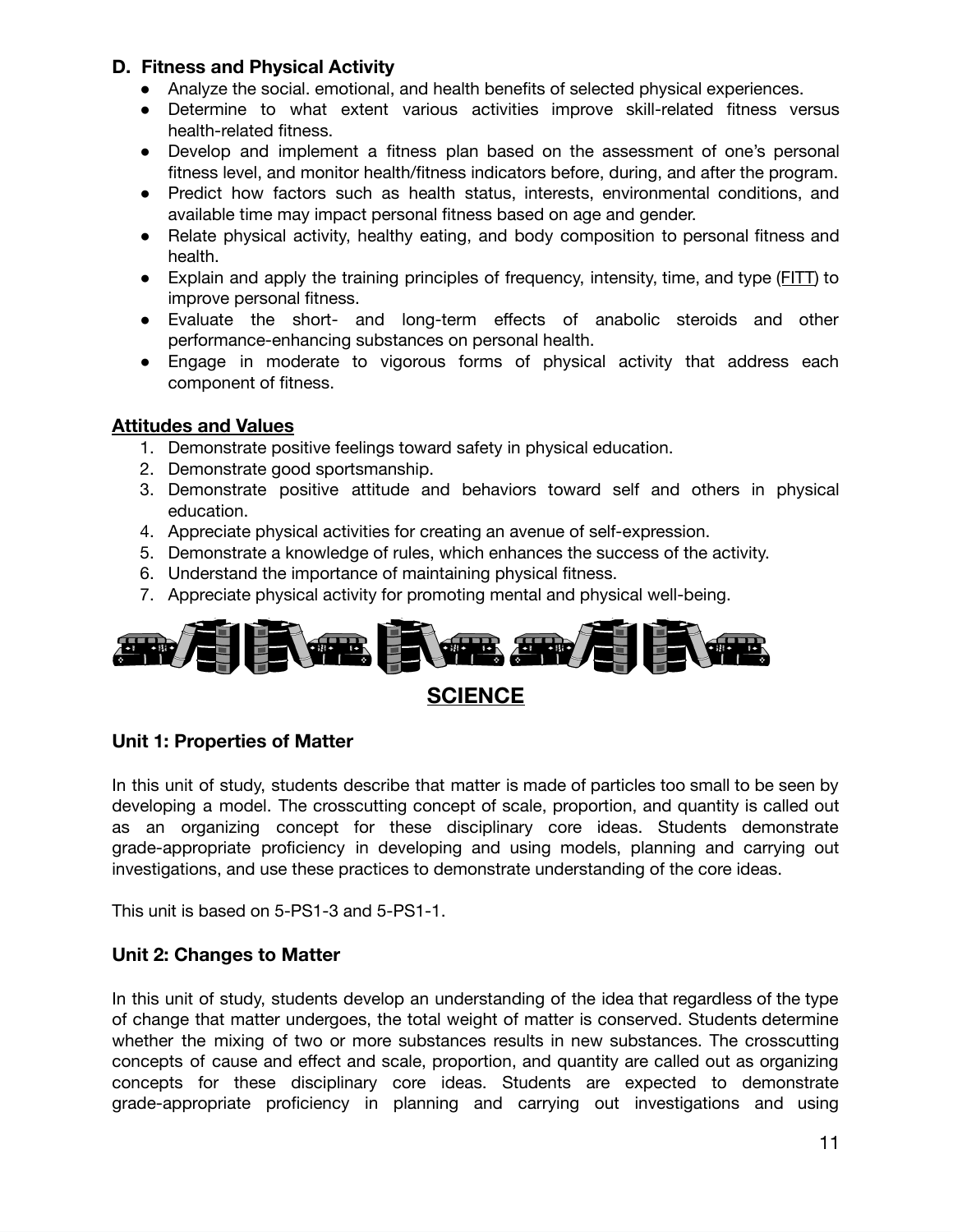mathematics and computational thinking. Students are expected to use these practices to demonstrate understanding of the core ideas.

This unit is based on 5-PS1-4 and 5-PS1-2.

### **Unit 3: Energy and Matter in Ecosystems**

In this unit of study, students develop an understanding of the idea that plants get the materials they need for growth chiefly from air and water. Using models, students can describe the movement of matter among plants, animals, decomposers, and the environment, and they can explain that energy in animals' food was once energy from the sun. The crosscutting concepts of energy and matter and systems and system models are called out as organizing concepts for these disciplinary core ideas. Students are expected to demonstrate grade-appropriate proficiency in developing and using models and engaging in argument from evidence. Students are also expected to use these practices to demonstrate understanding of the core ideas.

This unit is based on 5-LS1-1, 5-LS2-1, and 5-PS3-1.

#### **Unit 4: Resources and the Environment**

In this unit of study, students describe and graph data to provide evidence about the distribution of water on Earth. The crosscutting concepts of scale, proportion, quantity and systems, and systems models are called out as organizing concepts for these disciplinary core ideas. Students are expected to demonstrate grade-appropriate proficiency in using mathematics and computational thinking and in obtaining, evaluating, and communicating information. Students are also expected to use these practices to demonstrate understanding of the core ideas.

This unit is based on 5-ESS2-2 and 5-ESS3-1.

#### **Unit 5: Components of Ecosystems**

In this unit of study, students are able to describe ways in which the geosphere, biosphere, hydrosphere, and atmosphere interact. The crosscutting concept of systems and system models is called out as an organizing concept for this disciplinary core idea. Students are expected to demonstrate grade-appropriate proficiency in developing and using models, obtaining, evaluating, and communicating information. Students are also expected to use these practices to demonstrate understanding of the core ideas.

This unit is based on 5-ESS2-1 and 5-ESS3-1.

#### **Unit 6: Space Science**

In this unit of study, students develop an understanding of patterns of daily changes in length and direction of shadows, day and night, and the seasonal appearance of some stars in the night sky. The crosscutting concepts of patterns, cause and effect, and scale, proportion, and quantity are called out as organizing concepts for these disciplinary core ideas. Students are expected to demonstrate grade-appropriate proficiency in analyzing and interpreting data and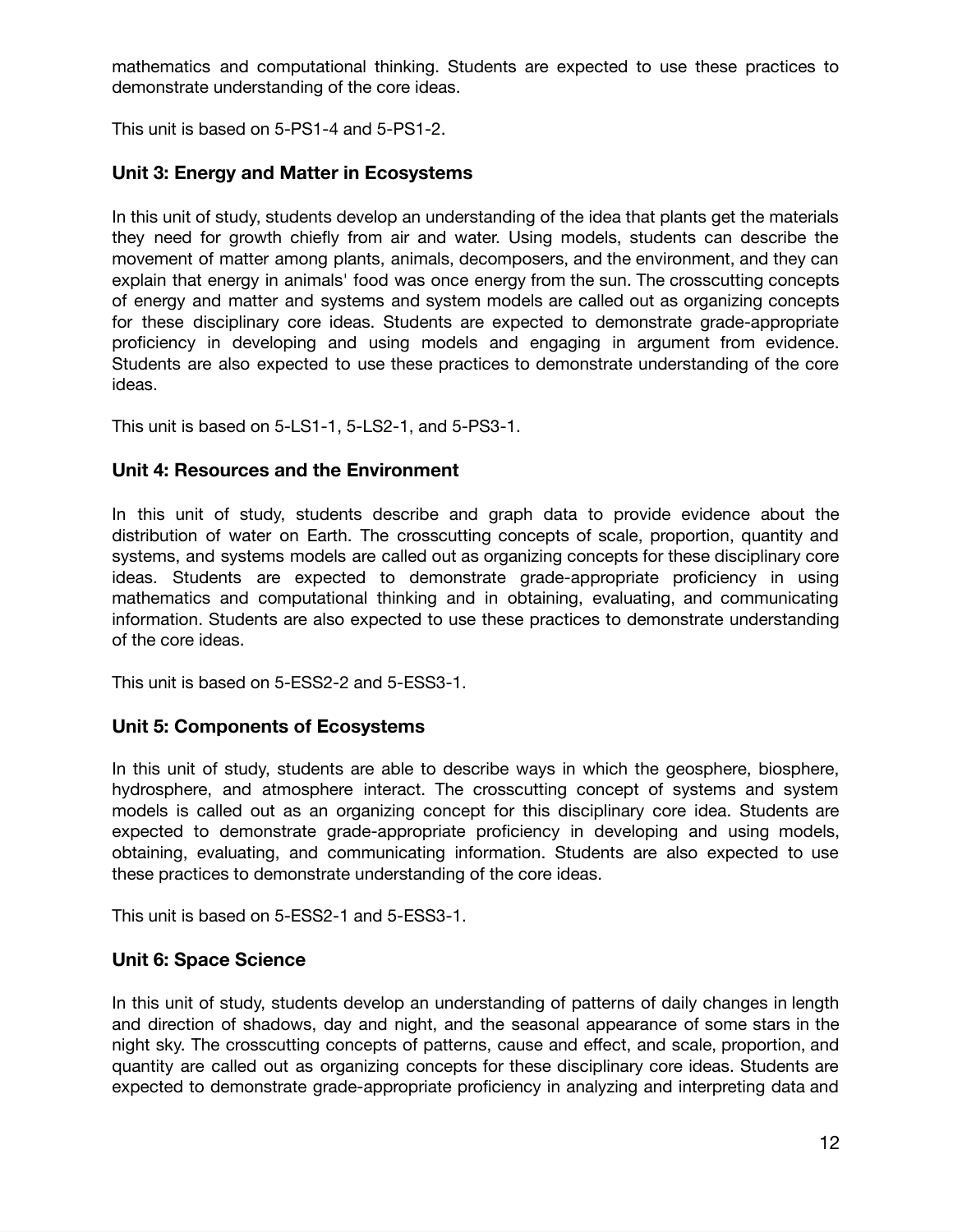engaging in argument from evidence. Students are also expected to use these practices to demonstrate an understanding of the core ideas.

This unit is based on 5-PS2-1, 5-ESS1-1, and 5-ESS1-2.



# **SOCIAL STUDIES**

# **INTRODUCTION TO GEOGRAPHY**

#### **Land And People**

#### **Students will be able to**:

- Recognize different types of maps and their uses.
- Name and locate continents, major landforms, bodies of water, resources, and population density.
- Analyze graphics and text that display and describe geographic and cultural information.
- Define and analyze culture to include government, politics, religion, language, economy, arts, and daily living.
- Describe and explain the political, economic and social contributions of LGBTQ+ individuals and persons with disabilities.

## **Middle East: Arabian Peninsula, Iraq, Iran, Afghanistan, Eastern Mediterranean, Central Asia**

#### **Students will be able to**:

- Identify the location of this area in World Spatial Terms.
- Recognize the locations of important landforms, waterways, countries, and cities.
- Describe the environmental factors that influence people's lifestyles. (i.e., rural vs. urban, natural resources, economic indicators)
- List the factors that contribute to or determine demographic changes. (i.e., religion, race, population growth, economic change
- Compare and contrast geographic regions (within or between countries)

## **African Continent**

#### **Students will be able to**:

- Identify the location of this area in World Spatial Terms.
- Recognize the locations of important landforms, waterways, countries, and cities.
- Describe the environmental factors that influence people's lifestyles. (i.e., rural vs. urban, natural resources, economic indicators)
- List the factors that contribute to or determine demographic changes. (i.e., religion, race, population growth, economic change)
- Compare and contrast geographic regions (within or between countries)

# **Asia; India, China, Mongolia, Taiwan, Russia, Pacific World (Australia, NZ, Pac islands) Korea, Japan. Antarctica**

#### **Students will be able to**:

- Identify the location of this area in World Spatial Terms.
- Recognize the locations of important landforms, waterways, countries, and cities.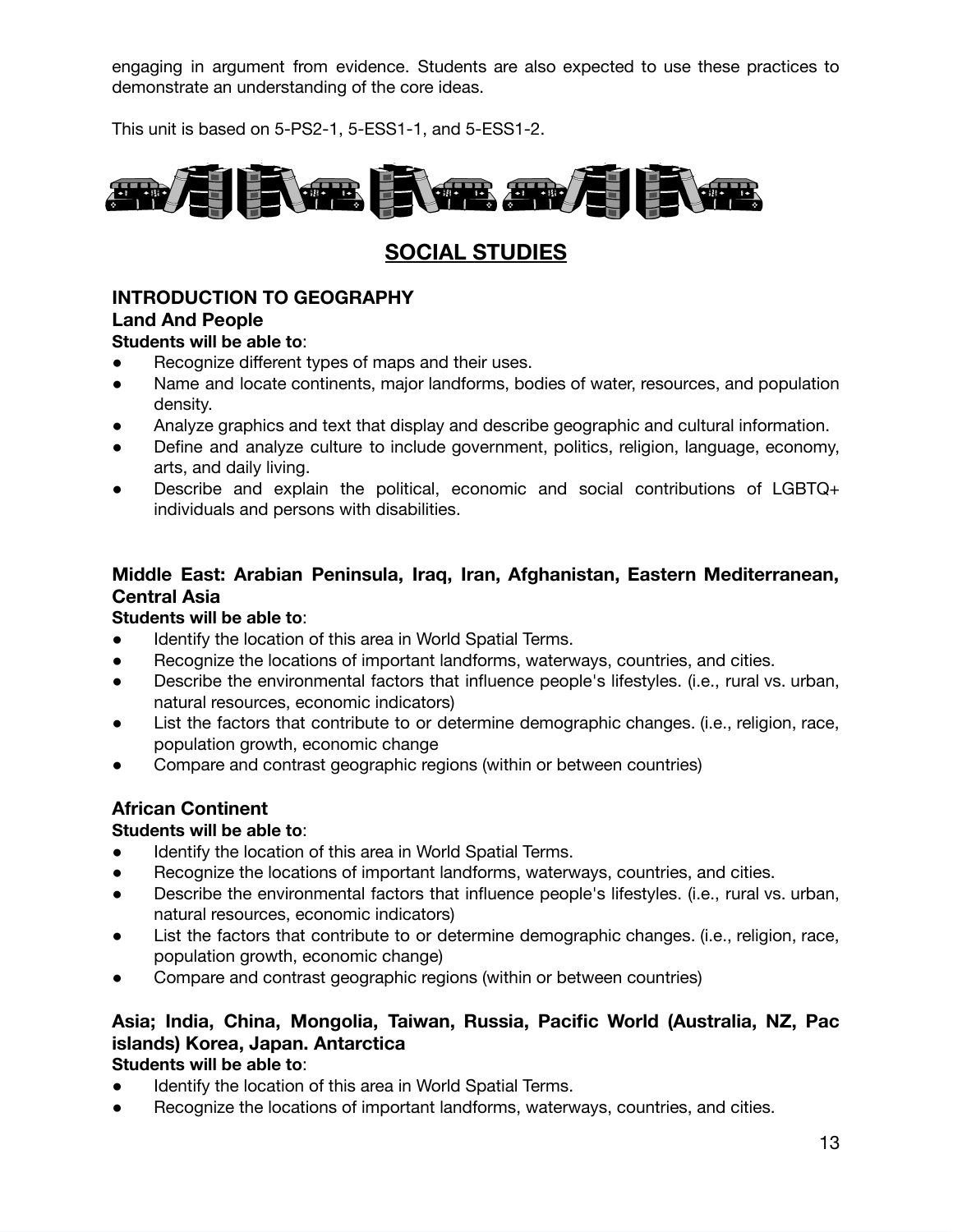- Describe the environmental factors that influence people's lifestyles. (i.e., rural vs. urban, natural resources, economic indicators)
- List the factors that contribute to or determine demographic changes. (i.e., religion, race, population growth, economic change)
- Compare and contrast geographic regions (within or between countries)

## **Europe**

## **Students will be able to**:

- Identify the location of this area in World Spatial Terms.
- Recognize the locations of important landforms, waterways, countries, and cities.
- Describe the environmental factors that influence people's lifestyles. (i.e., rural vs. urban, natural resources, economic indicators)
- List the factors that contribute to or determine demographic changes. (i.e., religion, race, population growth, economic change)
- Compare and contrast geographic regions (within or between countries)

# **South America**

## **Students will be able to**:

- Identify the location of this area in World Spatial Terms.
- Recognize the locations of important landforms, waterways, countries, and cities.
- Describe the environmental factors that influence people's lifestyles. (i.e., rural vs. urban, natural resources, economic indicators)
- List the factors that contribute to or determine demographic changes. (i.e., religion, race, population growth, economic change)
- Compare and contrast geographic regions (within or between countries)



**TECHNOLOGY Grades 5-8 Objectives**

## **Technology Operations and Concepts: Word Processing, Keyboarding**

- Create professional documents (e.g., newsletter, personalized learning plan, business letter or flyer) using advanced features of a word processing program.
- Plan and create a simple database, define fields, input data, and produce a report using sort and query.
- Create and present a multimedia presentation that includes graphics.
- Generate a spreadsheet to calculate, graph, and present information.
- Select and use appropriate tools and digital resources to accomplish a variety of tasks and to solve problems.

## **Creativity and Innovation**

● Synthesize and publish information about a local or global issue or event on a collaborative, web-based service (also known as a shared hosted service).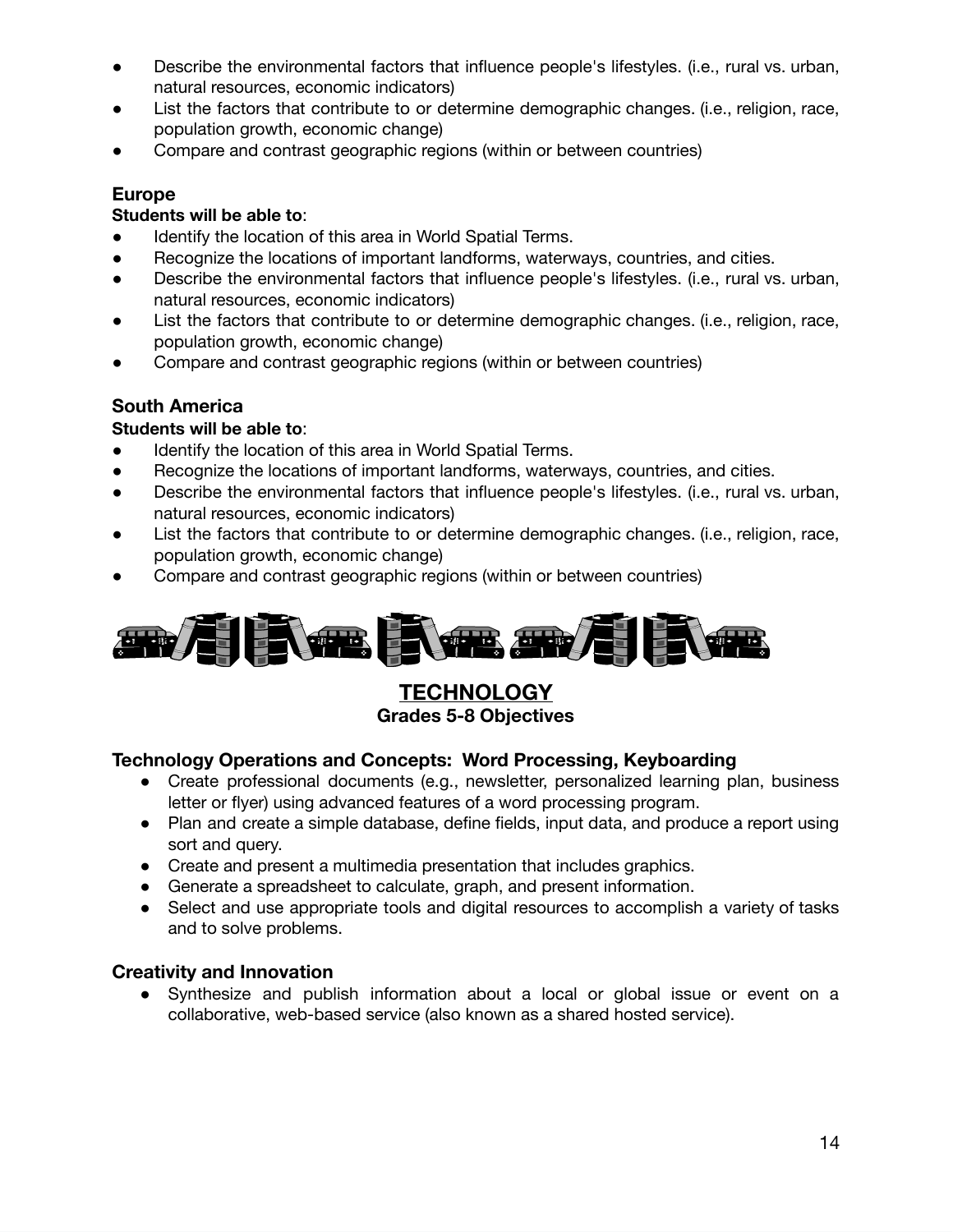#### **Communication and Collaboration**

● Participate in an online learning community with learners from other countries to understand their perspectives on a global problem or issue, and propose possible solutions.

#### **Digital Citizenship**

- Model appropriate online behaviors related to cyber safety, cyber bullying, cyber security, and cyber ethics.
- Summarize the application of fair use and Creative Commons guidelines.
- Demonstrate how information on a controversial issue may be biased.

#### **Research and Information Literacy**

● Gather and analyze findings using data collection technology to produce a possible solution for a content-related or real-world problem.

#### **Critical Thinking, Problem Solving, and Decision-Making**

● Use an electronic authoring tool in collaboration with learners from other countries to evaluate and summarize the perspectives of other cultures about a current event or contemporary figure.



# **VISUAL ARTS**

**Objectives for Grades 3, 4, 5**

#### **The Creative Process**:

- Identify elements of art and principles of design that are evident in everyday life.
- Compare and contrast works of art in various mediums that use the same art elements and principles of design.

#### **History of Arts and Culture**:

- Recognize works of dance, music, theatre, and visual art as a reflection of societal values and beliefs.
- Relate common artistic elements that define distinctive art genres in dance, music, theatre, and visual art.
- Determine the impact of significant contributions of individual artists in dance, music, theatre, and visual art from diverse cultures throughout history.

#### **Performing**:

- Work individually and collaboratively to create two- and three-dimensional works of art that make cohesive visual statements and that employ the elements of art and principles of design.
- Identify common and distinctive characteristics of artworks from diverse cultural and historical eras of visual art using age-appropriate stylistic terminology (e.g., cubist, surreal, optic, impressionistic), and experiment with various compositional approaches influenced by these styles.
- Identify common and distinctive characteristics of genres of visual artworks (e.g., realism, surrealism, abstract/non objective art, conceptual art, and others) using age-appropriate terminology, and experiment with various compositional approaches influenced by these genres.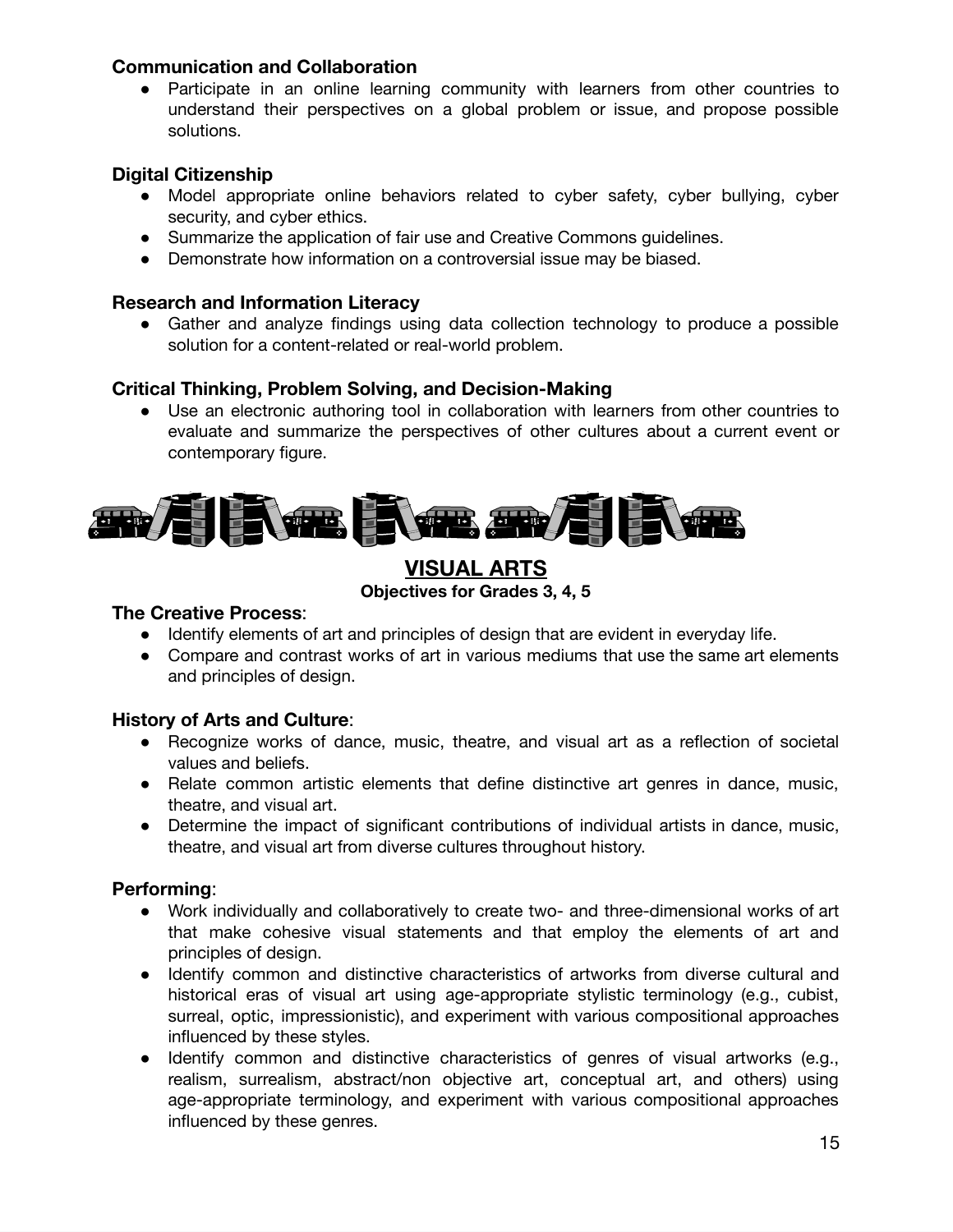- Differentiate drawing, painting, ceramics, sculpture, printmaking, textiles, and computer imaging by the physical properties of the resulting artworks, and experiment with various art media and art mediums to create original works of art.
- Collaborate in the creation of works of art using multiple art media and art mediums, and present the completed works in exhibition areas inside and outside the classroom**.**

#### **Aesthetic Responses and Critique Methodologies**

#### **A. Aesthetic Responses**

- Employ basic, discipline-specific arts terminology to categorize works of dance, music, theatre, and visual art according to established classifications.
- Make informed aesthetic responses to artworks based on structural arrangement and personal, cultural, and historical points of view.
- Demonstrate how art communicates ideas about personal and social values and is inspired by an individual's imagination and frame of reference (e.g., personal, social, political, historical context).

#### **B. Critique Methodologies**

- Assess the application of the elements of art and principles of design in dance, music, theatre, and visual artworks using observable, objective criteria.
- Use evaluative tools, such as rubrics, for self-assessment and to appraise the objectivity of critiques by peers.
- Use discipline-specific arts terminology to evaluate the strengths and weaknesses of works of dance, music, theatre, and visual art.
- Define technical proficiency, using the elements of the arts and principles of design.
- Distinguish ways in which individuals may disagree about the relative merits and effectiveness of artistic choices in the creation and performance of works of dance, music, theatre, and visual art.



# **WORLD LANGUAGES**

# **Personal Expressions/The School**

#### **Students will be able to**:

- Articulate their needs within a classroom environment.
- Formulate simple sentences using adjectives to describe school subjects

## **Geography**

## **Students will be able to**:

- Review countries and geographical features on a map.
- Identify geographical terminology and vocabulary in target language.
- Compare and contrast cultural elements in Hispanic countries.

#### **Professions**

#### **Students will be able to**:

- Use appropriate forms of the verb "to be" (ser) to identify professions.
- Apply concepts of adjective agreement.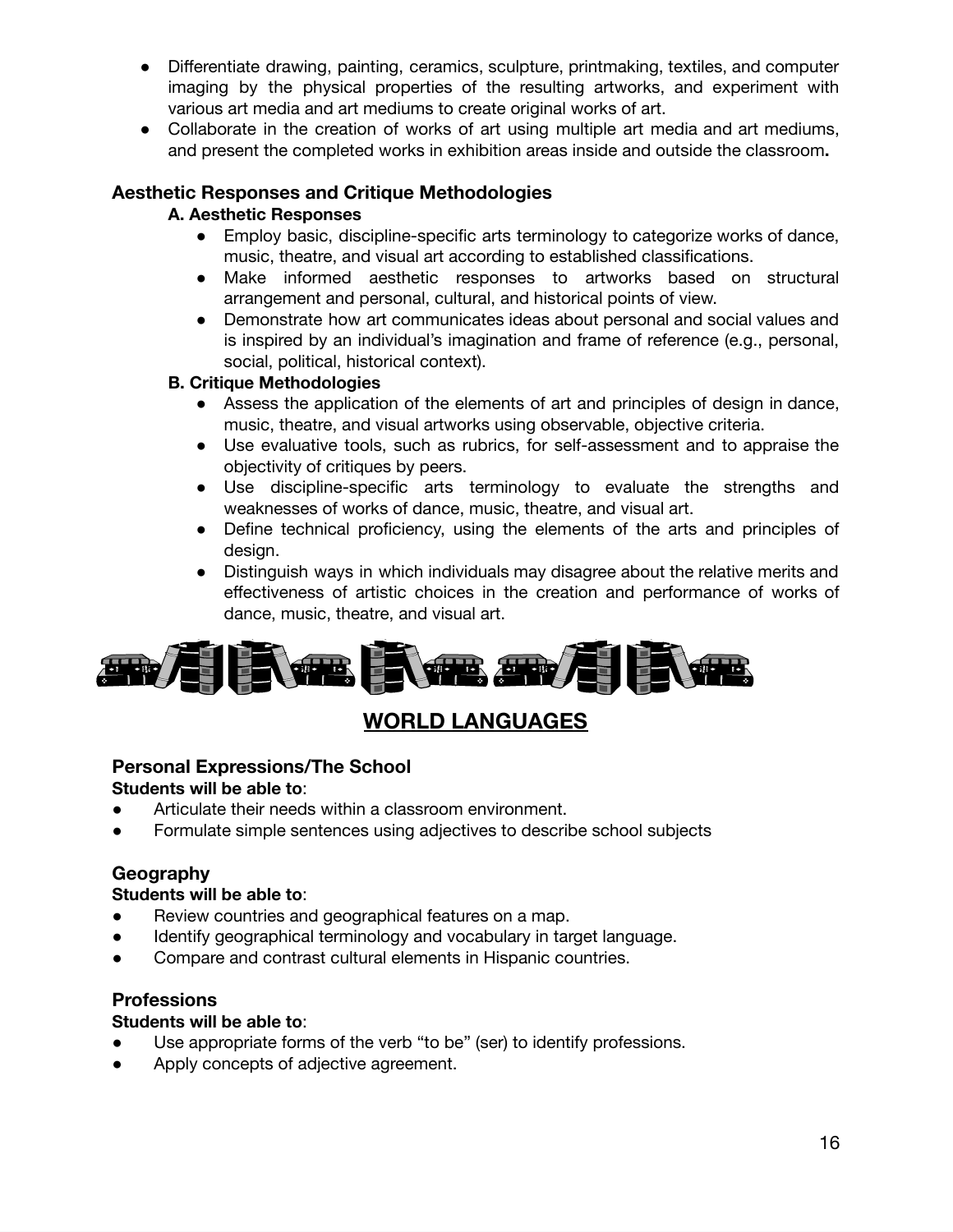#### **Asking Questions & Present Tense Verbs (AR) Students will be able to**:

● Synthesize information on AR verbs in order to create questions and answers as well as conversational sentences in the present tense.



The mission of the school library media center program is to provide an inclusive environment which promotes a love of reading, and lifelong learning. The Library Media Center is also a unique instructional site in which certified school library media specialists design and implement instructional strategies to ensure that students master the critical skills for locating, analyzing, evaluating, and utilizing complex literary and informational resources.

#### **Students in grade 5-8 will be able to:**

- Understand the role of the media specialist as a teacher and resource person utilizing primary and electronic resources.
- Demonstrate ethical and safe use of the Internet and electronic resources.
- Demonstrate appropriate use and care of materials.
- Learn how to identify, locate, select and access print and non print materials.
- Identify, locate and utilize the parts of books: print and electronic.
- Understand that fiction and non-fiction books can be used as resources for recreational reading.
- Understand that libraries provide diverse collections of information presenting many viewpoints.
- Identify, locate, select and utilize dictionaries/Thesauruses from the reference collection.
- Understand fiction and nonfiction books can be used as resources for research and class assignments.
- Utilize technological resources as available and appropriate.
- Utilize computer applications and software (databases, spreadsheets, presentations and word processing) as needed.
- Perform a basic search by (a) Author, Title Subject; (b) Keyword.
- Utilize electronic resources (eg: eBooks, apps etc.)
- Identify, locate, select and utilize fiction and nonfiction literature.
- Perform a basic search by (a) Author, Title Subject; (b) Keyword and assess results.
- Understand and utilize singer user and/or networked information resources (menu bars, help screens, search strategies, print, save, send/attach).
- Understand and use the internet to locate, evaluate, print and save information.
- Identify, locate, select and utilize dictionaries/Thesauruses and encyclopedias from the reference collection.
- Identify, locate, select and utilize electronic reference materials, ie. online databases, encyclopedias, EBSCO etc.
- Identify, locate, select and utilize dictionaries/Thesauruses, encyclopedias, almanacs, atlases, and collective biographies from the reference collection.
- Demonstrate ethical and appropriate use of property and materials (copyright and plagiarism).